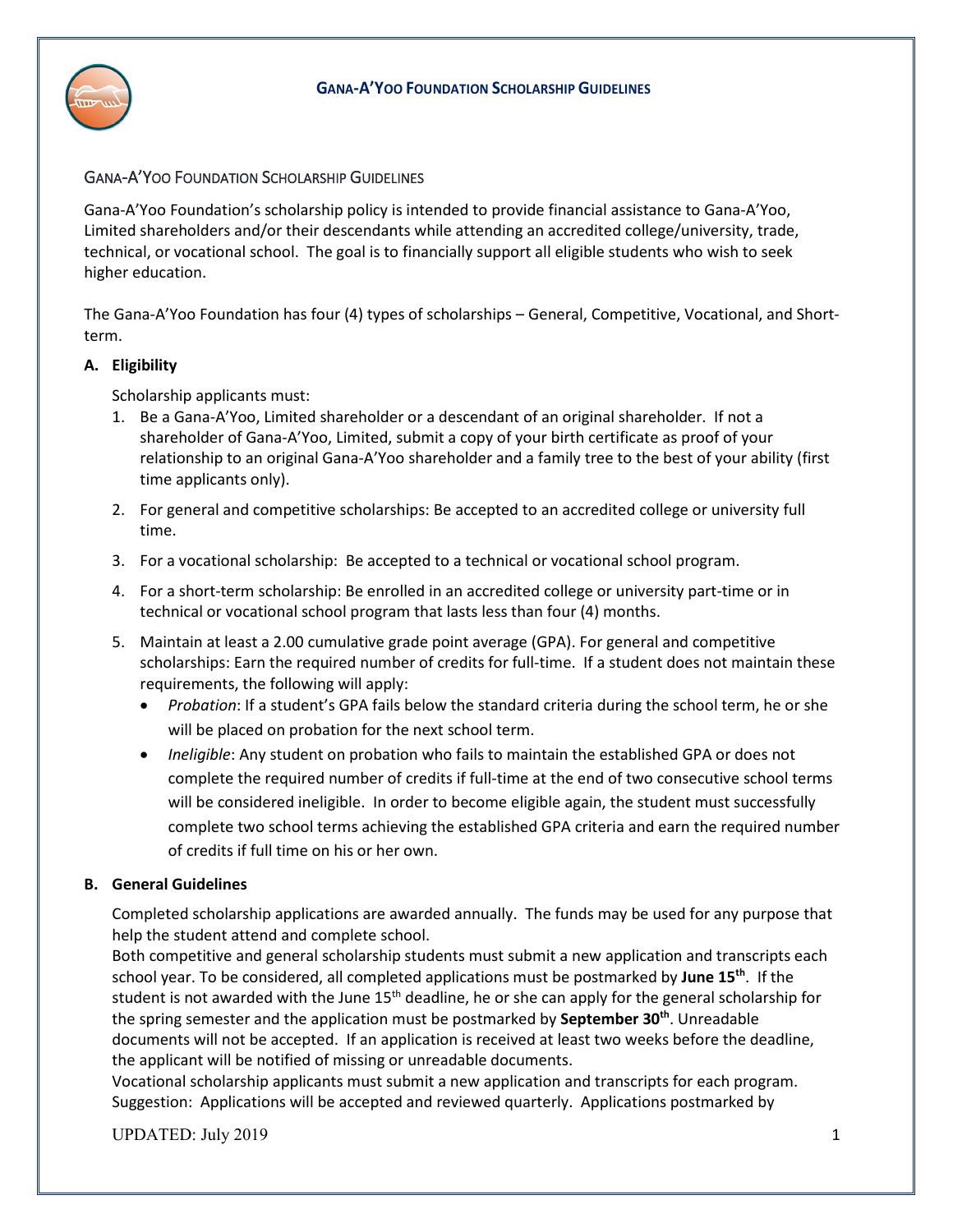



December  $1^{st}$ ; March  $1^{st}$ ; June  $1^{st}$  and September  $1^{st}$  will be reviewed and potentially awarded within three (3) weeks of those dates.

# **C. General scholarships**

Awards are available to all eligible applicants accepted to an accredited college or university full time. The amount and number of scholarship awards will vary depending on the availability of funds and the number of applications received. Students who are awarded general scholarships are also eligible to apply for a competitive scholarship.

The Foundation Board will review each application packet and will score the following areas:

- Personal essay (40 points possible: 10 points educational goals; 10 points professional goals; 10 points – extra-curricular and community service activities/volunteerism; and 10 points – your cultural awareness or how you might contribute to a healthy community). Returning students should not submit a copy of their previously submitted essay.
- Grade point average (40 points possible). Example a GPA of 3.0 equals 30 points.
- Letters of recommendation (20 points possible). Letters should come from individuals who can attest to the students academic abilities, professional and educational development, community involvement, or cultural activities. Letters from immediate family members are not accepted.
- Personal impression (20 points possible). Tips to maximize personal impression points include: type the application form; include a well-rounded essay addressing all focus points; and ensure the professional quality of all submitted materials.
- Additional Points for class standing will be added as follows: Freshman 0 Sophomores 10 Juniors 20 Seniors 30 Masters 40 PhD/MD/JD 50

General scholarship applicants must submit the following:

- 1. A complete application form. All questions must be answered to the best of your ability, if any questions are left unanswered your application will be considered incomplete.
- 2. Proof of full-time enrollment (i.e. Copy of letter of acceptance, enrollment verification letter, or current semester course registration form) from the school he or she will be attending.
- 3. Current transcripts. Incoming freshman must submit high school transcripts or a copy of his or her GED scores. Continuing students must submit transcripts with most current semester grades and GPA.
- 4. 300 to 500 word essay describing: 1) educational goals, 2) professional goals, 3) extra-curricular service activities or volunteer service, 4) your cultural awareness or how you might contribute to a healthy community.
- 5. Current letters of recommendation from two (2) individuals *must be submitted annually*. Please do not submit the same letters of recommendation that you have submitted to Gana-A'Yoo in prior years. Letters submitted for previous Gana-A'Yoo scholarship applications are not accepted.

## **D. Competitive scholarships**

Competitive scholarship awards will be made from donations received from the general public and fundraising efforts. The Board of Directors will determine the number and amounts of competitive scholarships to be awarded annually based on contributions received during the previous fiscal year.

UPDATED: July 2019 2019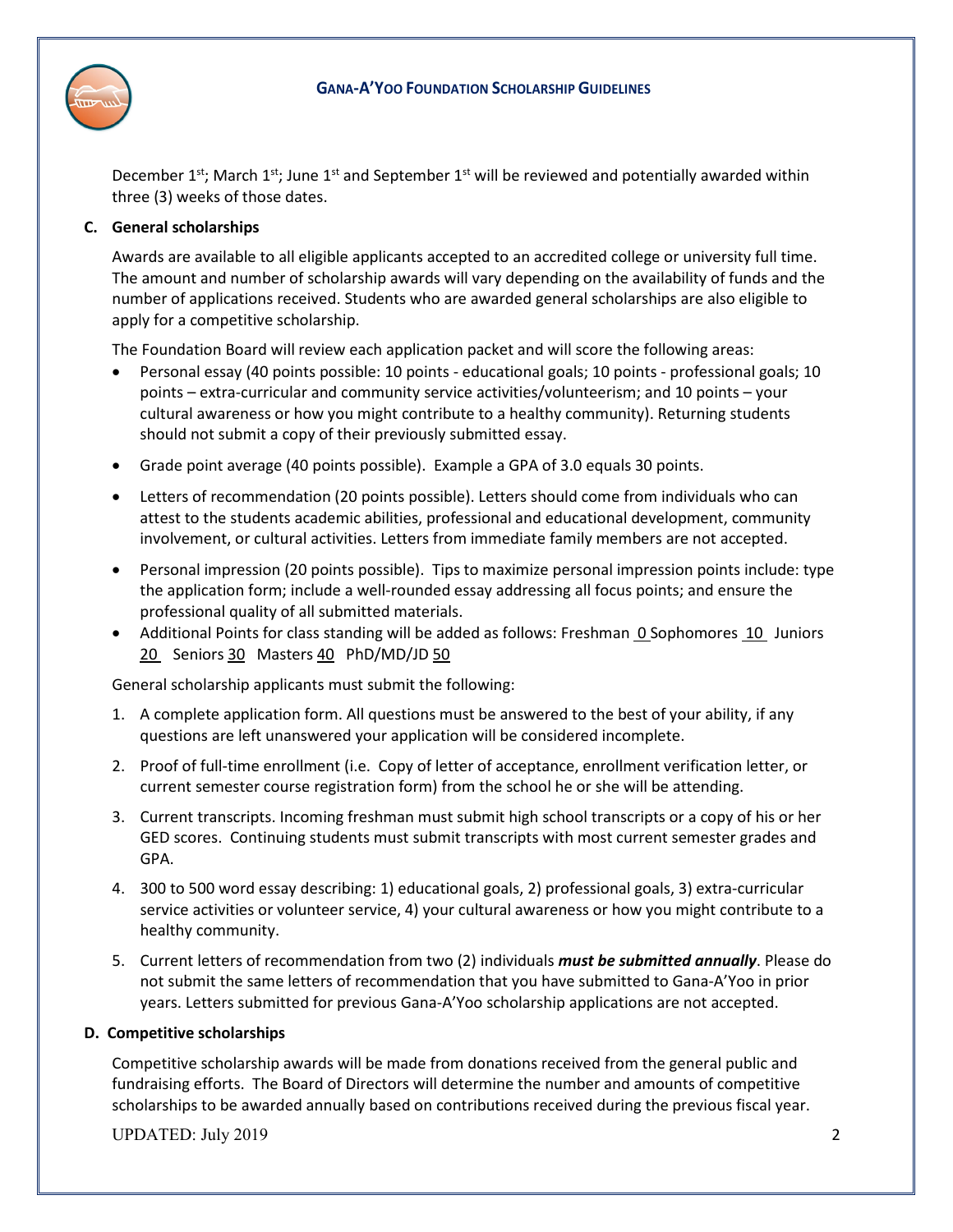

Competitive scholarships will be determined in four (4) categories and are intended for full-time students who are: either a freshman or a sophomore; either a junior or senior or those enrolled in a master's level program, or PhD/MD/JD. The Board of Directors can at their discretion, revise the number and amounts as they consider appropriate.

Awards are made to students attaining the highest scores as awarded by the Scholarship Committee. Students must be enrolled to an accredited college or university, must have a minimum GPA of 2.5, and must not have been on probation for at least one (1) year.

The Scholarship Committee will review each application packet and will score the following areas:

- Personal essay (40 points possible: 10 points educational goals; 10 points professional goals; 10 points – extra-curricular and community service activities/volunteerism; and 10 points – your cultural awareness or how you might contribute to a healthy community). Returning students should not submit a copy of their previously submitted essay.
- Grade point average (40 points possible). Example a GPA of 3.5 equals 35 points.
- Letters of recommendation (20 points possible). Letters should come from individuals who can attest to the students academic abilities, professional and educational development, community involvement, or cultural activities. Letters from immediate family members are not accepted.
- Personal impression (20 points possible). Tips to maximize personal impression points include: type the application form; include a well-rounded essay addressing all focus points; and ensure the professional quality of all submitted materials. Additional Points for class standing will be added as follows: Freshman 0 Sophomores 10 Juniors 20 Seniors 30 Masters 40 PhD/MD/JD 50

## **E. Short-term scholarships**

The intent of the short-term scholarship is to help eligible students pay for the actual cost of a college accredited course or a program when attending school part-time. Students may apply year-round for funding. General and Competitive awarded students are eligible for the short-term scholarship if they wish to attend summer classes. Students may receive no more than two (2) awards per fiscal year and the amounts to be determined by the Foundation Board. The Foundation fiscal year is from July 1st to June 30th.

The Gana-A'Yoo Foundation Board of Directors will determine an annual total limit for all awards.

Short-term scholarship applicants must submit the following:

- 1. A complete application form.
- 2. Proof of part-time enrollment (i.e. Copy of letter of acceptance, enrollment verification letter, or current semester course registration form) from the school he or she will be attending.
- 3. Current transcripts. Incoming freshman must submit high school transcripts or a copy of his or her GED scores. Continuing students must submit transcripts with most current semester grades and GPA.
- 4. One page letter describing personal and professional goals.

UPDATED: July 2019 3